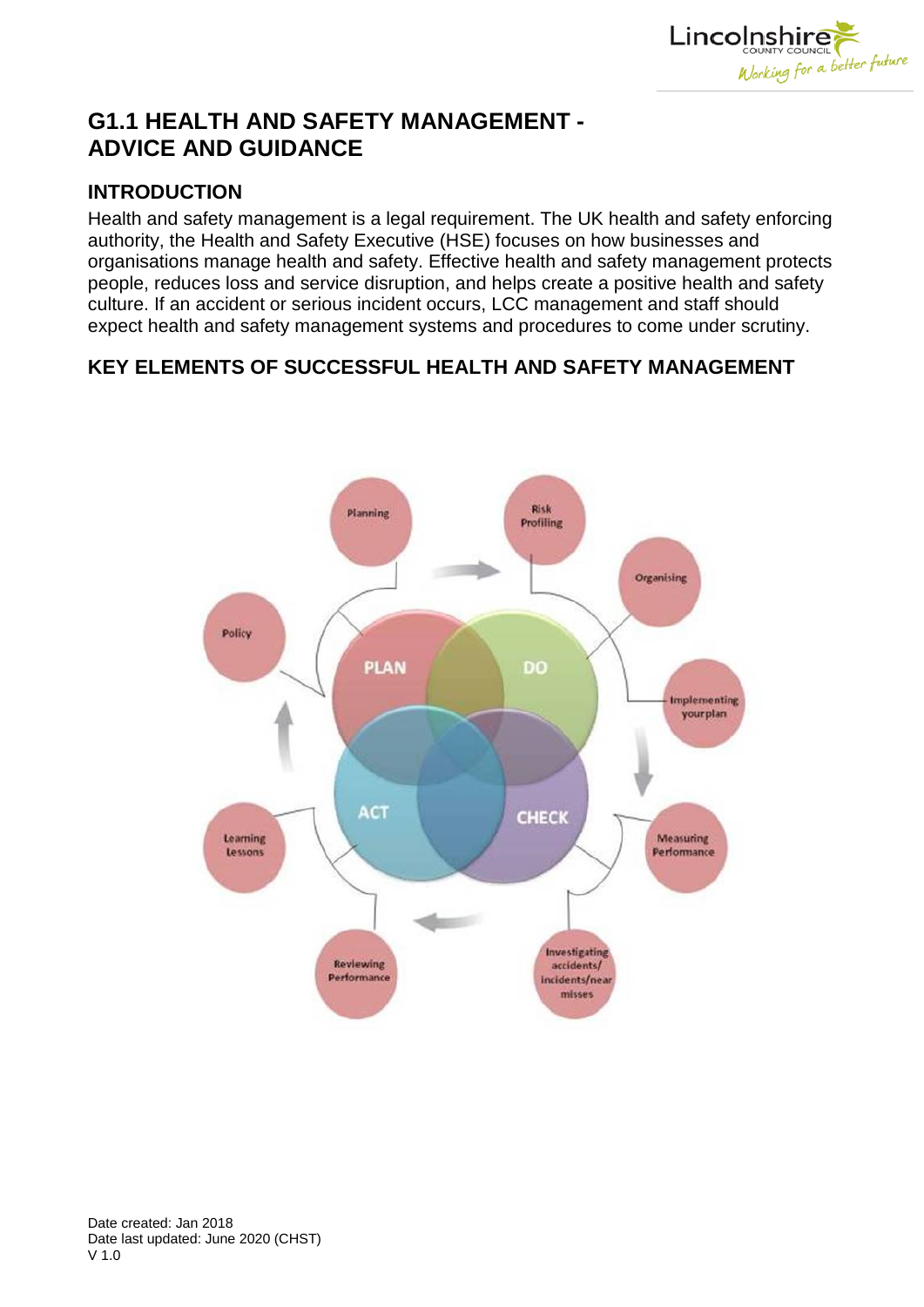

# **POLICY**

The organisation's health and safety policy should influence all activities, including the selection of people, equipment and the way work is done and services provided.

The health and safety policy 'statement' sets out an organisation's commitment to managing health and safety effectively. LCC's health and safety policy statement can be found [here.](http://www.lincolnshire.gov.uk/professionals/downloads/file/1093/corporate-health-and-safety-policy-poster)

### **ORGANISING**

To ensure the health and safety policy is effective, employees should be involved and committed. This is often referred to as a 'positive health and safety culture'. The four 'Cs' of positive health and safety culture are;

#### **1 Competence**

The skills needed for particular roles / tasks must be assessed, and adequate instruction, information and training provided for employees, managers, supervisors and temporary staff. Those responsible for health and safety tasks where special expertise is called for, such as assessing risks, workplace inspections, checking method statements, monitoring contractors etc. must be adequately trained. Anyone involved in especially dangerous work (working at heights, driving vehicles, using machinery etc.) must have the necessary training, experience and other qualities to carry out the work safely. Competency requirements are in place for every role within LCC. The 'competency framework' sets out training / courses required to achieve appropriate levels of competence.

Details regarding training offered by LCC can be found within the Corporate Health and Safety training programme [here.](http://george/section.asp?catId=37590)

### **2 Control**

Managers and supervisors must understand their responsibilities, and be given the time and resources to carry them out. Management at all levels should demonstrate a clear commitment to health and safety, i.e. leading by example and providing clear direction. Those working for LCC must know what is expected of them, and how they will be held accountabl; therefore, realistic objectives should be set.

### **3 Co-operation**

Employees and / or their representatives must be consulted on health and safety issues and involved in planning and reviewing performance, written procedures and problem solving. LCC managers should co-ordinate and co-operate with contractors under their control, by making sure their activities do not place LCC employees or others at unacceptable levels of risk.

### **4 Communication**

LCC will ensure that employees, contractors and others are provided with information about the risks and control measures in relation to their work, and the work of others, should they be affected by it. Health and safety should be discussed regularly and every opportunity taken to be 'visible' on health and safety issues. Contractors must be provided with information on hazards likely to affect them, e.g. the location of any asbestos containing materials, etc.